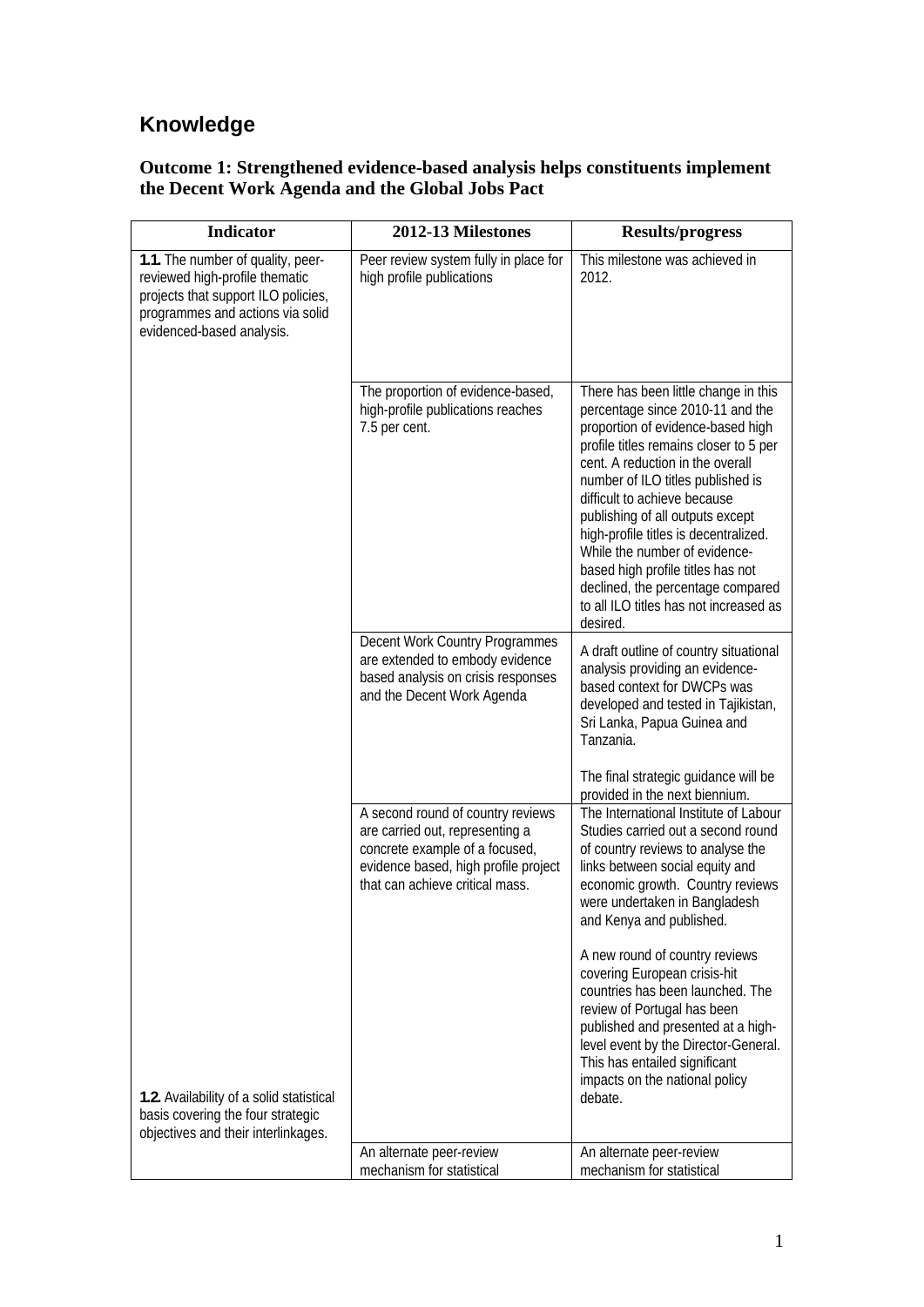| publications is developed. | publications has been developed<br>wherein all the statistical data and<br>methodologies of the high-profile<br>publications and other ad hoc<br>publications, such as the Child<br>Labour and Forced Labour Global<br>Estimates are carefully reviewed by<br>the statistical peer-review team<br>before finalising the publications.<br>With respect to the Indicator (rather<br>than the milestone):: |
|----------------------------|---------------------------------------------------------------------------------------------------------------------------------------------------------------------------------------------------------------------------------------------------------------------------------------------------------------------------------------------------------------------------------------------------------|
|                            | The ILO Statistics database which<br>was launched in 2010 has<br>expanded both the coverage and<br>the number of indicators. The<br>database contains over 100<br>indicators and 230 countries, areas<br>and territories and provides annual<br>and infra-annual labour market<br>statistics.                                                                                                           |
|                            | The annual data and accompanying<br>metadata prior to 2008 were<br>migrated from LABORSTA to<br>ILOSTAT. The information was<br>standardized to be compatible with<br>the current database structure.                                                                                                                                                                                                   |
|                            | Data on a new set of indicators on<br>rural labour, trade union<br>membership and informal economy<br>have been complied for a number<br>of countries.                                                                                                                                                                                                                                                  |
|                            | The short-term indicators are<br>updated regularly, and monthly,<br>quarterly and semi-annually and<br>seasonally adjusted series are<br>provided for some indicators.                                                                                                                                                                                                                                  |
|                            | Efforts are on-going to set up a<br>micro data repository in the<br>Department of Statistics, wherein<br>harmonised micro data at country<br>level will be made available to ILO<br>researchers for evidence based<br>analysis.                                                                                                                                                                         |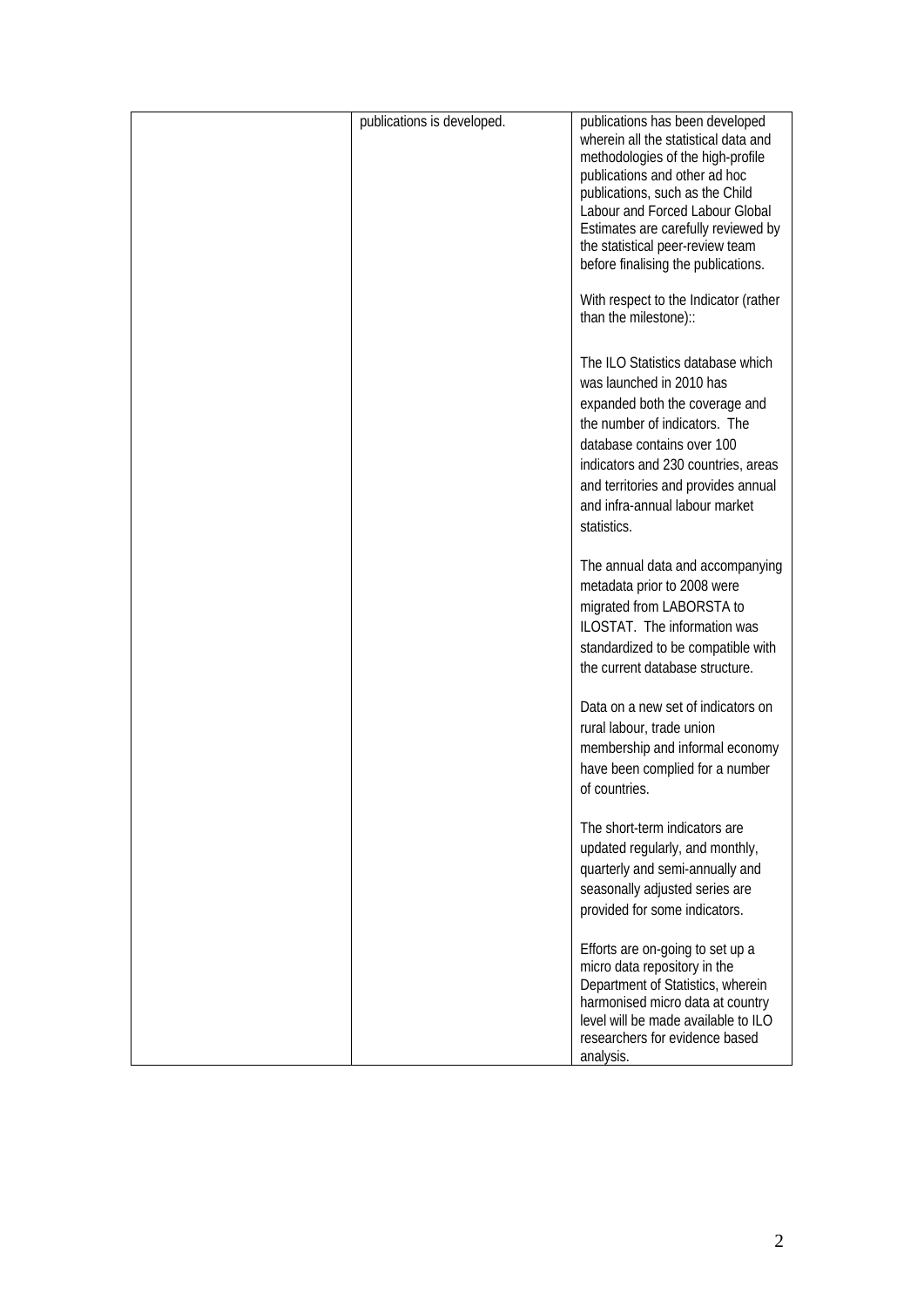|  | <b>Outcome 2: Knowledge exchange is strengthened</b> |
|--|------------------------------------------------------|
|  |                                                      |

| <b>Indicator</b>                                                                                                                                                                                                                                                                           | 2012-13 Milestones                                                                                                                                                                                                                                                                                                           | <b>Results/progress</b>                                                                                                                                                                                                                                                                                                                                                                                                                                                                                                                                                                                                                                                                                                                                                                                                                       |
|--------------------------------------------------------------------------------------------------------------------------------------------------------------------------------------------------------------------------------------------------------------------------------------------|------------------------------------------------------------------------------------------------------------------------------------------------------------------------------------------------------------------------------------------------------------------------------------------------------------------------------|-----------------------------------------------------------------------------------------------------------------------------------------------------------------------------------------------------------------------------------------------------------------------------------------------------------------------------------------------------------------------------------------------------------------------------------------------------------------------------------------------------------------------------------------------------------------------------------------------------------------------------------------------------------------------------------------------------------------------------------------------------------------------------------------------------------------------------------------------|
| 2.1. Number of high-profile projects<br>that lead to policy briefs presenting<br>main findings to ILO constituents.<br>2.2. Number of high-profile projects<br>that are presented to policy makers<br>through regional conferences<br>and/or to academics through<br>research conferences. | 100 per cent of high-profile projects<br>lead to one or more policy briefs;<br>are presented in national/regional<br>policy conferences or research<br>conferences or conferences of<br>practitioners; are carried out hand-<br>in-hand with an external network,<br>including in cooperation with<br>partner organizations. | The Studies on Growth and Equity<br>were presented in national tripartite<br>Conferences and Workshops.<br>The results of high-profile<br>publications - World of Work 2012<br>and 2013, Global Wage Report<br>2012/13, Global Employment<br>Trends 2012 and 2013 - were<br>presented at national/regional<br>policy and research conferences.<br>Research networks to carry out this<br>work have been created. They are<br>now part of the peer review process<br>in some cases, like World of Work<br>Report 2013.                                                                                                                                                                                                                                                                                                                         |
| 2.3. Number of networks that<br>effectively support knowledge<br>exchange regarding the four<br>strategic objectives and their<br>interlinkages.                                                                                                                                           | Communities of practice developed<br>to support application of research<br>and analysis to policy development<br>and implementation. Associated<br>knowledge platforms are<br>established.                                                                                                                                   | Four thematic areas were identified<br>as part of the Global Research<br>Agenda to be undertaken during the<br>biennium.<br>Four thematic workshops were<br>organised in Geneva with the<br>participation of field colleagues to<br>share and exchange knowledge<br>and also to identify critical areas of<br>importance where work needs to be<br>carried out in the Office. In<br>addition, experts from academia<br>were invited to provide comments<br>and made valuable suggestions in<br>each of the areas.<br>This resulted in an active<br>community of practice, producing a<br>cross-Office collaborative volume<br>on "Labour Market Institutions and<br>Inequality" (to be published in the<br>next biennium).<br>In June 2012, the Research Portal<br>for the ILO was launched and is<br>being maintained on a regular<br>basis. |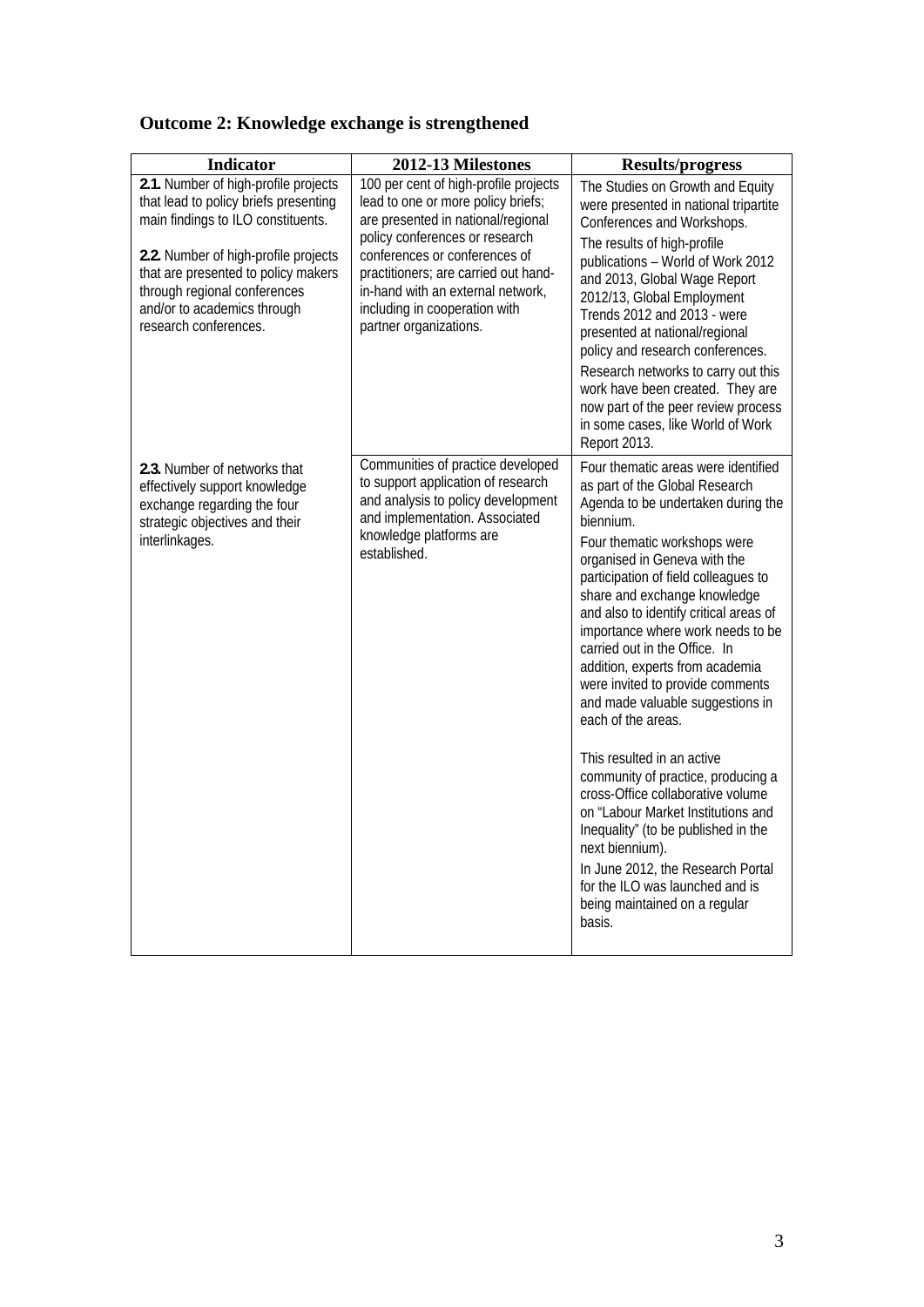|  | Survey carried out to gauge<br>satisfaction with the type and<br>amount of knowledge conveyed<br>through knowledge platforms. | In the context of establishing the<br>Knowledge Gateway, satisfaction<br>with the existing knowledge<br>platforms was gauged through a<br>survey of ILO officials and through<br>a number of structured interviews<br>with senior managers and with ILO<br>constituents.<br>A number of Review teams set up<br>as part of the reorganisation<br>process have discussed and<br>reviewed the knowledge platforms,<br>confirming the need for such tools.<br>Replication of the Bangkok<br>Knowledge platform was suggested<br>for other regions and also for<br>headquarters.<br>The Gateway prototype has been<br>developed as a basis for the<br>Gateway Version 1 due for launch<br>in March 2014. |
|--|-------------------------------------------------------------------------------------------------------------------------------|-----------------------------------------------------------------------------------------------------------------------------------------------------------------------------------------------------------------------------------------------------------------------------------------------------------------------------------------------------------------------------------------------------------------------------------------------------------------------------------------------------------------------------------------------------------------------------------------------------------------------------------------------------------------------------------------------------|
|--|-------------------------------------------------------------------------------------------------------------------------------|-----------------------------------------------------------------------------------------------------------------------------------------------------------------------------------------------------------------------------------------------------------------------------------------------------------------------------------------------------------------------------------------------------------------------------------------------------------------------------------------------------------------------------------------------------------------------------------------------------------------------------------------------------------------------------------------------------|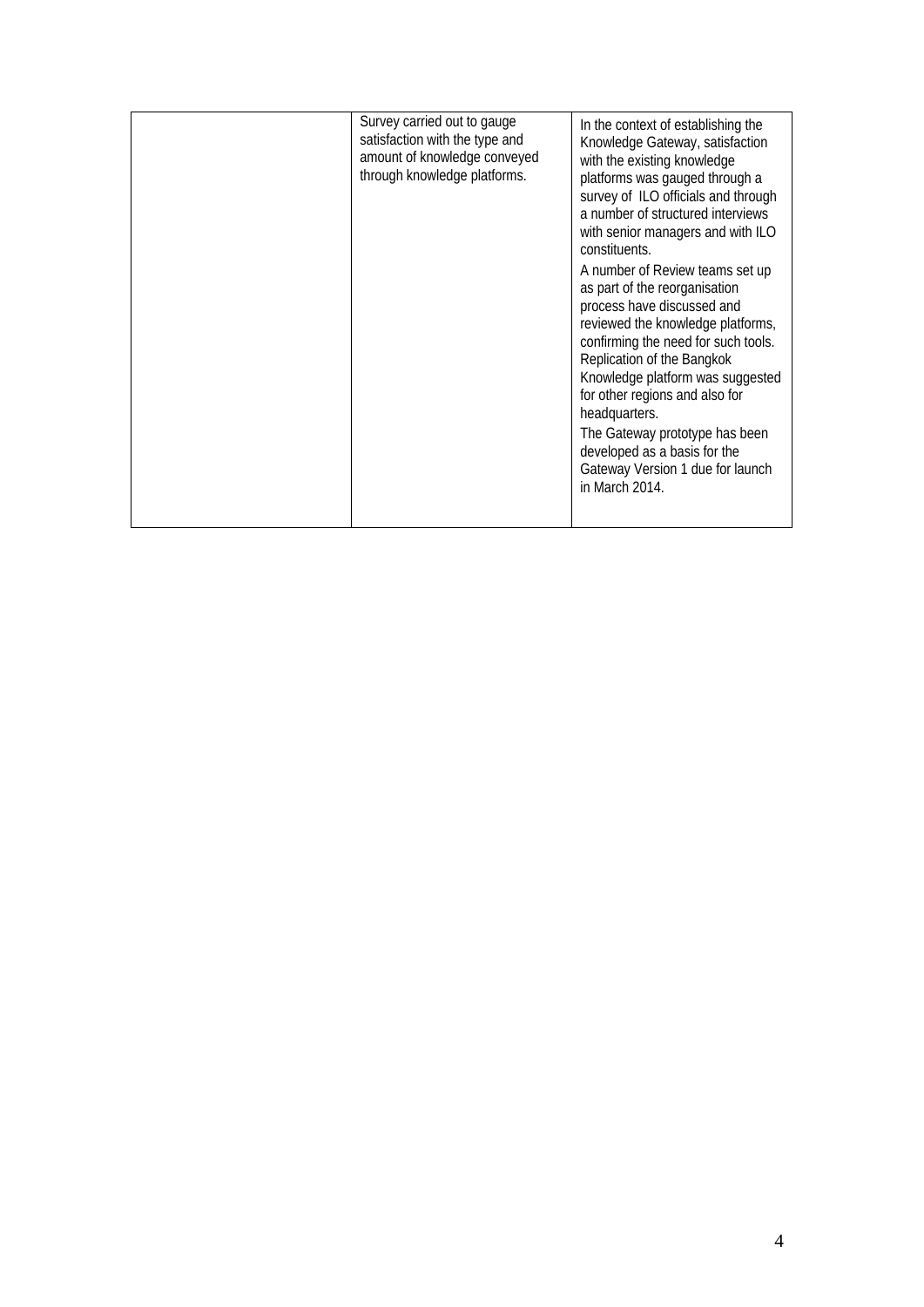| <b>Indicator</b>                                                                    | 2012-13 Milestones                                                                                                                                                 | <b>Results/progress</b>                                                                                                                                                                                                                                                                                                                                                                                                                                                                                                                                                                                                                                                                                                                                                              |
|-------------------------------------------------------------------------------------|--------------------------------------------------------------------------------------------------------------------------------------------------------------------|--------------------------------------------------------------------------------------------------------------------------------------------------------------------------------------------------------------------------------------------------------------------------------------------------------------------------------------------------------------------------------------------------------------------------------------------------------------------------------------------------------------------------------------------------------------------------------------------------------------------------------------------------------------------------------------------------------------------------------------------------------------------------------------|
| 3.1. Increased access to ILO<br>knowledge products through the<br>web site.         | ILO knowledge products available<br>on mobile platforms.                                                                                                           | • Consumption of ILO information<br>products via a mobile platform<br>has increased from 2% in 2011 to<br>10% in 2013. By the end of 2013,<br>the design of a new portable<br>version of the website suitable for<br>all major mobile platforms and<br>tablets, will be completed.<br>• In 2013, the major reports of the<br>ILC as well as the World of Work<br>Report, the Global Wage Report<br>and Global Employment Trends<br>were available in mobile-friendly<br>formats (epub and mobi); The<br>World of Work Report and the<br>Global Wage Report were also<br>available in an enhanced version<br>with integrated video for the iPad.<br>More titles will be produced in<br>these mobile formats as<br>publication processes are<br>reformed and modernized in<br>2014-15. |
|                                                                                     | Make digital tools available to the<br>field structure to encourage broader<br>knowledge capture and<br>dissemination and roll out of web<br>training to the field | • The Office continues to trial a<br>range of digital tools to strengthen<br>knowledge dissemination and<br>promote a community of best<br>practice. A Facebook platform is<br>operational; the DCOMM Plone is<br>accessible and stable; and a vast<br>capacity building program on on-<br>line information dissemination for<br>colleagues in HQ and the Regions<br>continues. New WCMS<br>customization and functionality<br>provides an easier framework to<br>integrate multimedia material.                                                                                                                                                                                                                                                                                     |
| 3.2. Increase in number of ILO staff<br>trained to write and manage web<br>content. | Trained web writers and content<br>managers in all ILO offices                                                                                                     | • Over 70 new web editors and<br>content managers have been<br>trained on the WCMS and on how<br>to more effectively present<br>information on the web. Training<br>has been delivered in English,<br>Spanish and Portuguese. All field<br>offices in Africa, Asia and the<br>Pacific, Latin America and the<br>Caribbean and the Arab States<br>regions will have received web<br>training by the end of 2013 as well<br>as five out of the ten offices in the<br>Europe region. Most Departments<br>in HQ have received training.                                                                                                                                                                                                                                                  |
|                                                                                     | Relevant external platforms and on<br>line databases receive regular<br>knowledge products in different                                                            | • All ILO working papers are being<br>delivered to the major relevant<br>research platforms while ILO                                                                                                                                                                                                                                                                                                                                                                                                                                                                                                                                                                                                                                                                                |

## **Outcome 3: Dissemination of ILO knowledge is improved**